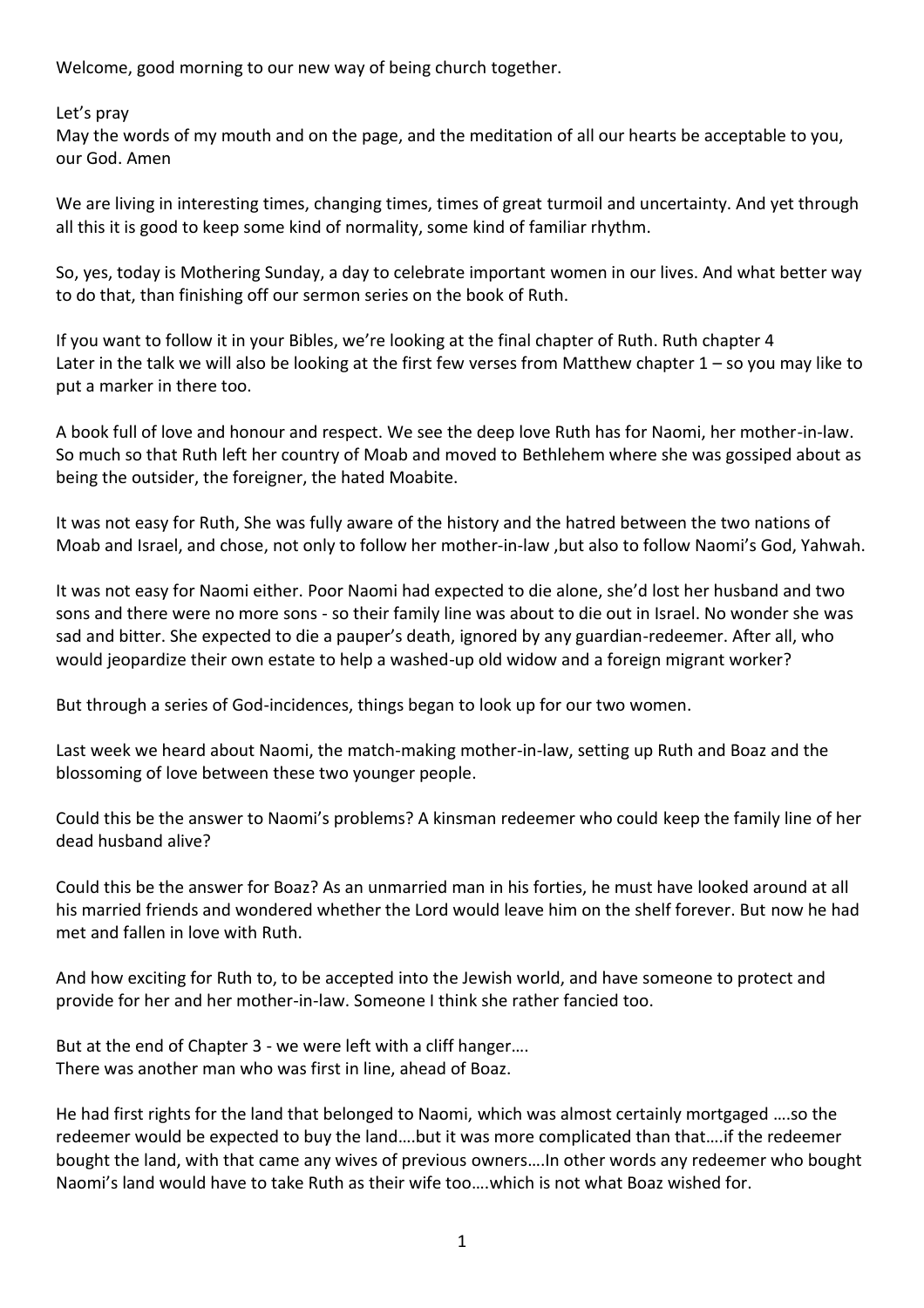So, Boaz goes and he negotiates - he does business - where it was traditional to do business - at the city gate..

And Boaz, well he was quite a businessman. He initially withholds the information about Ruth. The other guardian redeemer was quite happy to buy the land….always good to have extra land. But once Boaz drops in that Ruth comes with the land he quickly declines.

Why was this? Well there's that double whammy - not only does he have to spend out money for the cost of the field, but also by taking Ruth, which he would have been obliged to do, if Ruth then had a son, the land would belong to the family of Elimelek and not our nameless redeemer. Then there's the thing about any children of a Moabite would be excluded from the tabernacle for 10 generations, excluded from worshipping God. It was just too much, too complicated….

And we think family lives today can get complicated!

So the first in line declines and Boaz gets his wife and the land…. And he does this for love….

The transaction is sealed by the ancient custom of the sharing of a sandal in front of witnesses, in front of the elders of the town.

Boaz confirms that he understands that the property remains in the line of Elimelek. More than that any son born to him would not carry **his** lineage, but Elimelek's. And any sons born to Ruth would also be shunned. That's quite a sacrifice he's making for love.

Ruth too had another fear. She had been married to Mahlon for several years without managing to conceive a child. She was probably infertile. The writer hints at this when he tells us in verse 13 that "the Lord enabled her to conceive".

This is one of only two occasions in the entire book that the narrator speaks explicitly about God's action, which suggests that she belonged to that long line of women in the Bible who were initially infertile: Sarah, Rebekah, Rachel and the mothers of Samson and Samuel.

Ruth feared she would never hold a baby in her arms. But God has a plan - he always has a plan for our lives - all the twists and turns and heartache and difficulties, he always has a plan, a plan to prosper and not to harm…

And as we approach the end of the book of Ruth, there were surprise endings for all of our characters.

We see this for Ruth…

The Lord responds to the blessing that the elders of Bethlehem spoke over Boaz in verses 11–12: "May the Lord make the woman who is coming into your home like Rachel and Leah… May your family be like that of Perez, whom Tamar bore to Judah." Like the infertile Rachel and the twice-widowed Tamar, the Lord enables Ruth to conceive a baby.

So Ruth was blessed by God and had a baby, a baby that will play a vital role in the unfolding history of Israel as we'll see shortly ….but it was still complicated….Ruth was neither credited as the baby's mother nor was able to nurse him, to feed him, to raise him.

Let's read the words of the women of Bethlehem carefully….

You see, the women of Bethlehem see Boaz as **Naomi's** guardian-redeemer, rather than Ruth's, since he stepped in to restore the fortunes of Elimelek's family, not Ruth's. They see the baby that is born as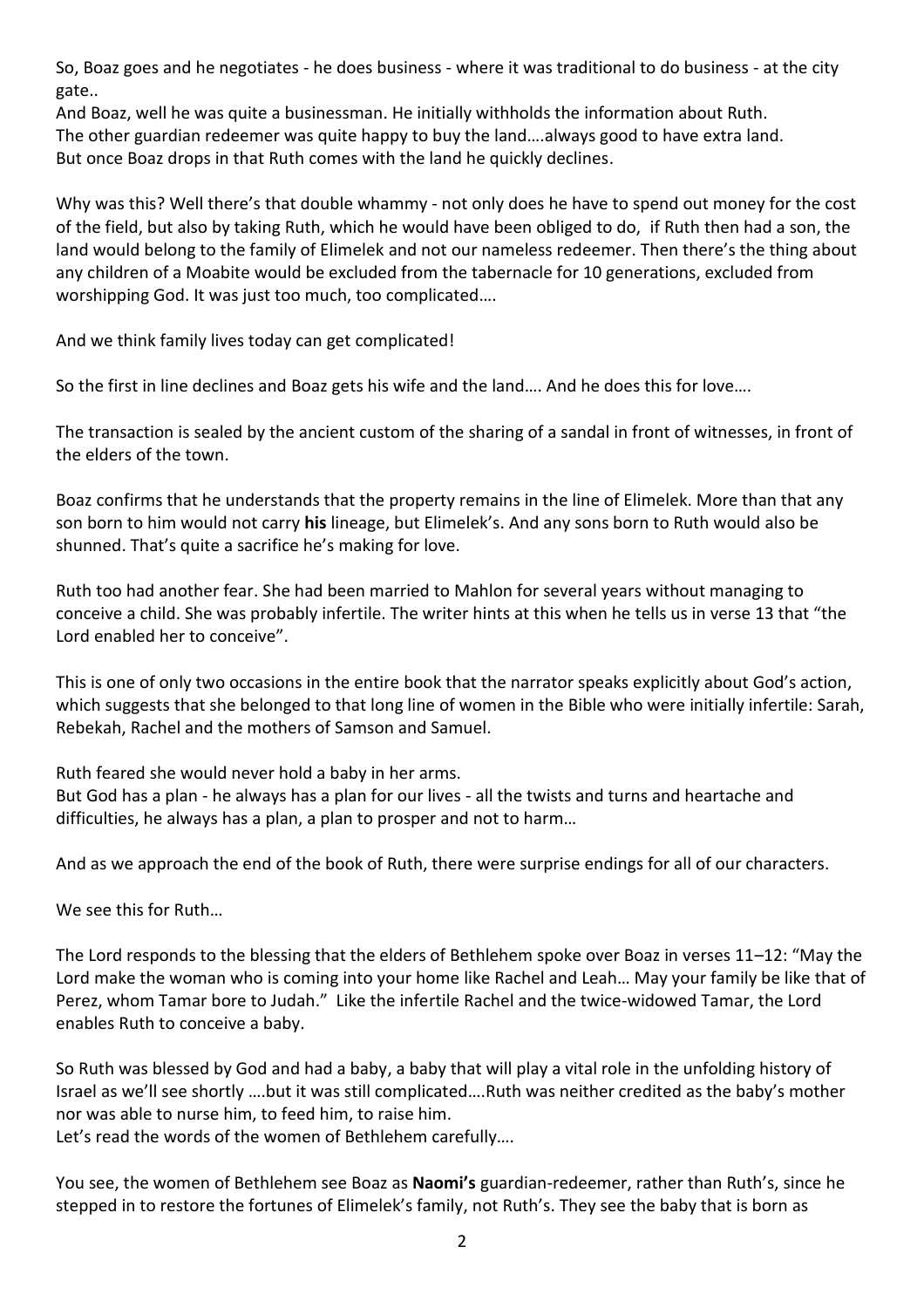**Naomi's** child, not Ruth's, because he is the fruit of a levirate marriage. Where a man is obliged to marry his brother's widow.

They crowd around the little baby and declare excitedly that "Naomi has a son!" Under Hebrew law, he is not counted as the child of Boaz, but as the son of Mahlon, Ruth's first husband and the grandson of Elimelek.

And see who named the baby - yes the women of Bethlehem - they named him Obed. It must have hurt Boaz when the women reminded **Naomi** in front of him that he was legally **her** guardianredeemer: he had sacrificed his paternity rights for the sake of another.

Boaz expected to cuddle this baby but not to be known as his father.

These final verses therefore contain a surprise ending for Boaz too. He discovers that the God who keeps on giving is the God of death and resurrection. The Lord is delighted that Boaz was willing to sacrifice his own name to preserve that of Elimelek and Mahlon. He therefore responds to the blessing spoken over him by the elders of Bethlehem in verses 11–12: "May **you** have standing in Ephrathah and (may **you**) be famous in Bethlehem… May **your** family be like that of Perez, whom Tamar bore to Judah." Yes, Obed will be counted as the heir of Elimelek and Mahlon when it comes to inheriting the Promised Land of Israel, but God has promised his people something far bigger than 8,000 square miles of land in the Middle East.

Obed was counted as the child of Elimelek in the land registry of Israel, but Obed is counted as the child of Boaz in the family tree of David …the future king.

Just note whose name appears in the family tree at the end of the story: "Salmon the father of Boaz, **Boaz** the father of Obed, Obed the father of Jesse, and Jesse the father of David."

So, the book of Ruth has a surprise ending for us all.

When this book began by telling us that its events took place during the days of the judges, we did not expect its love story to provide the Lord's solution to the greatest problem of that period: "In those days Israel had no king; everyone did as they saw fit."

When the book began with three dead men from the tribe of Judah, we did not expect their family to fulfil God's great promise to their tribe in Genesis 49: 10: where it says "The sceptre will not depart from Judah, ….until he to whom it belongs shall come and the obedience of the nations shall be his."

We did not expect the last word of the book of Ruth to be David, but of course the writer did. He has been preparing this surprise ending from the very start. He has brought the three books of Joshua, Judges and Ruth to their perfect conclusion.

The big theme of the book of Judges was that God keeps on giving to sinners.

When the family tree at the end of Ruth is extended at the start of Matthew's gospel, we discover just how much this is true.

In the family tree, there is Tamar, who played the prostitute with Judah to conceive Perez. There is Rahab, who played the prostitute with lots of men in Jericho.